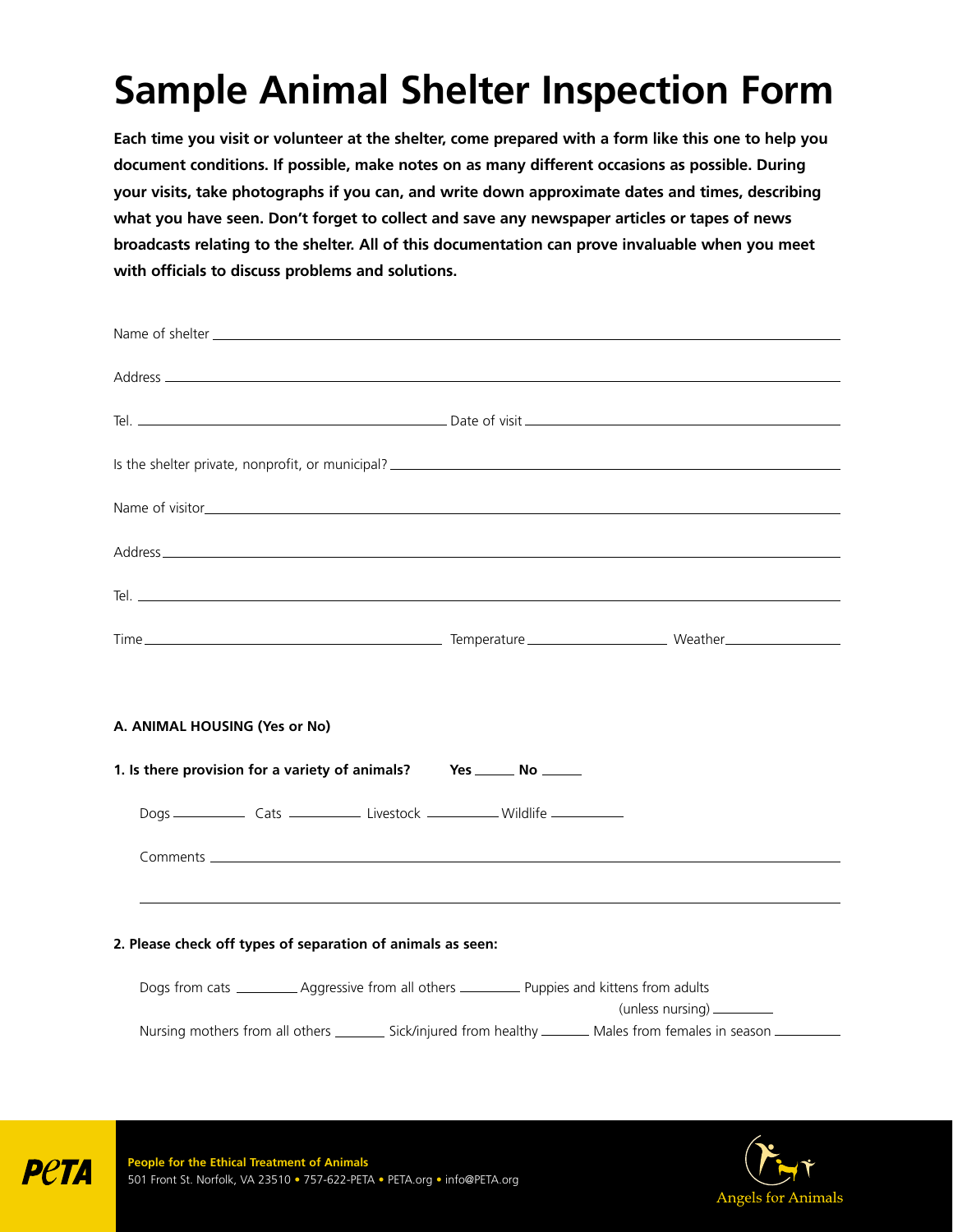## **3. Are the following animals segregated?**

| <b>Condition:</b>                                                                       |     |    |      |                               |                                   |  |
|-----------------------------------------------------------------------------------------|-----|----|------|-------------------------------|-----------------------------------|--|
|                                                                                         | Yes | No | Good | Fair                          | Poor                              |  |
| Strays<br>Surrendered<br>Adoptable<br><b>Biters</b><br>Nursing<br>Livestock<br>Wildlife |     |    | ┓    | $\overline{\phantom{a}}$<br>┓ | ❏<br>◘<br>□<br>❏<br>l 1<br>◘<br>⊔ |  |
|                                                                                         |     |    |      |                               |                                   |  |

## **4. Is there an isolation/quarantine area for dogs, cats, and other animals?**

|               | <b>Condition:</b> |    |      |      |      |
|---------------|-------------------|----|------|------|------|
|               | Yes               | No | Good | Fair | Poor |
| Strays        |                   |    |      | ⊔    |      |
| Injured       |                   |    |      | ❏    | ❏    |
| Bite cases    | $\sim$ $\sim$     |    |      | ⊔    | ┚    |
| Custody cases |                   |    |      | ⊔    | ❏    |
| Wildlife      |                   |    |      | ⊔    | ❏    |
| Others        |                   |    |      | ⊔    | ❏    |
| Comments      |                   |    |      |      |      |
|               |                   |    |      |      |      |

### **B. DOGS**

| Are the floors free of feces and urine?    |                                                                                                                                                                                                                                    | $Yes$ $No$                                    |
|--------------------------------------------|------------------------------------------------------------------------------------------------------------------------------------------------------------------------------------------------------------------------------------|-----------------------------------------------|
|                                            |                                                                                                                                                                                                                                    |                                               |
| Are the floors free of standing water?     |                                                                                                                                                                                                                                    | $Yes$ $No$ $No$                               |
|                                            |                                                                                                                                                                                                                                    |                                               |
| Do dogs have resting boards?               | <b>Yes</b> and the contract of the contract of the contract of the contract of the contract of the contract of the contract of the contract of the contract of the contract of the contract of the contract of the contract of the |                                               |
| Are the boards clean?                      |                                                                                                                                                                                                                                    | $Yes$ $No$ $No$                               |
| Are they in good condition?                |                                                                                                                                                                                                                                    | $Yes$ $No$ $\qquad \qquad No$ $\qquad \qquad$ |
| Do the dogs have sufficient potable water? |                                                                                                                                                                                                                                    | $Yes$ $No$ $No$                               |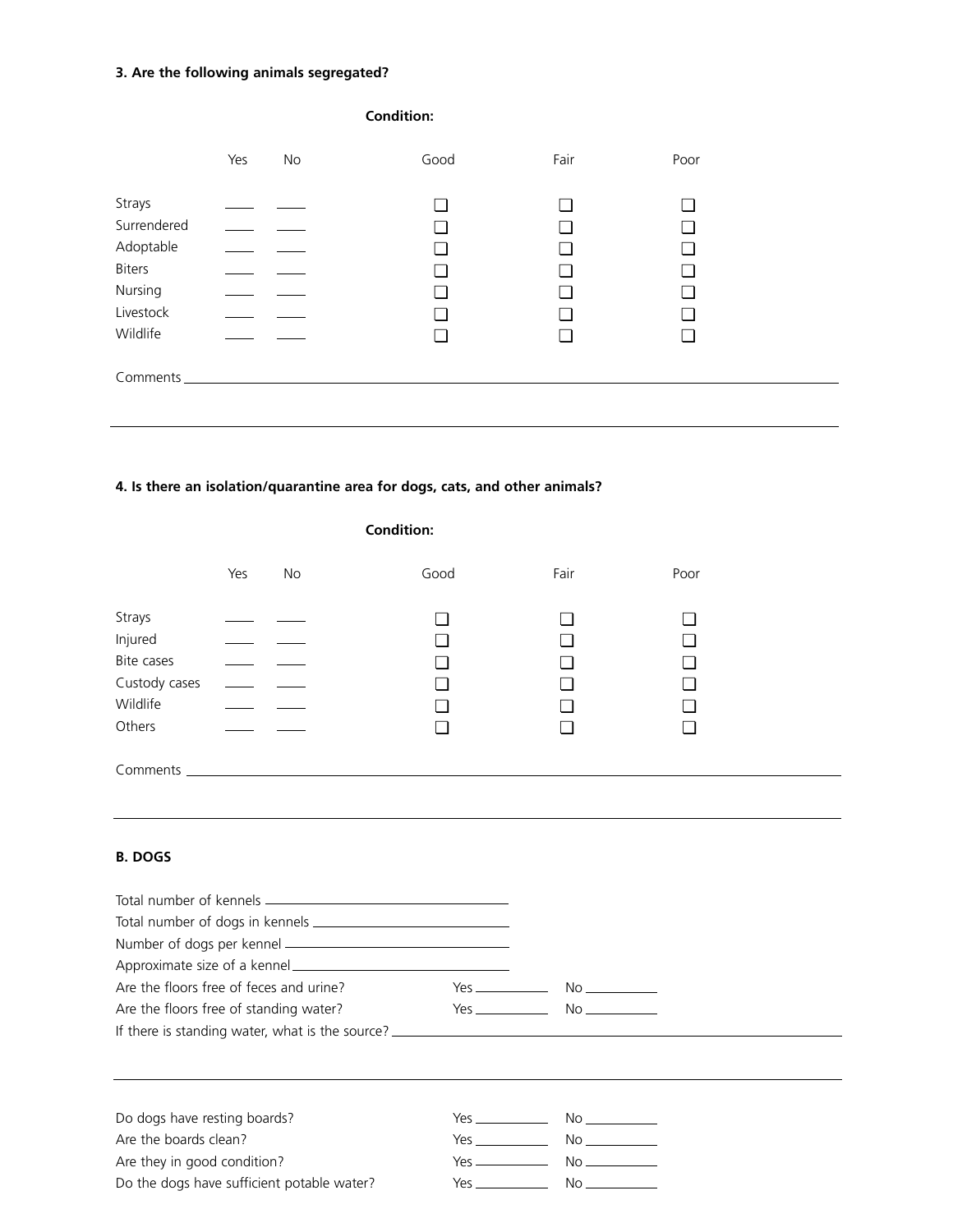| How often are the dogs fed?                   |                     |  |
|-----------------------------------------------|---------------------|--|
|                                               |                     |  |
|                                               |                     |  |
| Are the outside runs free of feces and urine? | $Yes$ $No$ $\qquad$ |  |
| Are the kennels crowded?                      | Yes No              |  |
|                                               |                     |  |

,我们也不会有什么。""我们的人,我们也不会有什么?""我们的人,我们也不会有什么?""我们的人,我们的人,我们的人,我们的人,我们的人,我们的人,我们的人,我

Comments

### **C. PUPPIES**

| Are puppies housed separately from adult dogs?     |                              |  |
|----------------------------------------------------|------------------------------|--|
| Are the cages free of feces and urine?             | $Yes$ $No$ $No$              |  |
| Are the cages lined with newspaper/other material? | $Yes$ $No$ $\longrightarrow$ |  |
| Do the puppies have sufficient water?              | $Yes$ No                     |  |
|                                                    |                              |  |
|                                                    |                              |  |
|                                                    |                              |  |
|                                                    |                              |  |
| Where are the pups during cleaning?                |                              |  |
| Are the cages crowded?                             | $Yes$ $No$ $No$              |  |
|                                                    |                              |  |

,我们也不会有什么。""我们的人,我们也不会有什么?""我们的人,我们也不会有什么?""我们的人,我们的人,我们的人,我们的人,我们的人,我们的人,我们的人,我

Comments

#### **D. CATS**

| Are males separated from females?                                                | $Yes$ and $No$ and $No$ and $No$ and $No$ and $No$ and $No$ and $No$ and $No$ and $No$ and $No$ and $No$ and $No$ and $No$ and $No$ and $No$ and $No$ and $No$ and $No$ and $No$ and $No$ and $No$ and $No$ and $No$ and $No$ and $No$ and $No$ and $No$ a |  |  |
|----------------------------------------------------------------------------------|------------------------------------------------------------------------------------------------------------------------------------------------------------------------------------------------------------------------------------------------------------|--|--|
| Is cat food provided (not large chunk dog food)? _______________________________ |                                                                                                                                                                                                                                                            |  |  |
|                                                                                  |                                                                                                                                                                                                                                                            |  |  |
| Is drinking water available?                                                     | $Yes$ No                                                                                                                                                                                                                                                   |  |  |
|                                                                                  |                                                                                                                                                                                                                                                            |  |  |
| Are there litter pans for all cats/kittens?                                      |                                                                                                                                                                                                                                                            |  |  |
|                                                                                  |                                                                                                                                                                                                                                                            |  |  |
|                                                                                  |                                                                                                                                                                                                                                                            |  |  |
| Are the cages crowded?                                                           | $Yes$ $No$                                                                                                                                                                                                                                                 |  |  |
|                                                                                  |                                                                                                                                                                                                                                                            |  |  |
|                                                                                  |                                                                                                                                                                                                                                                            |  |  |